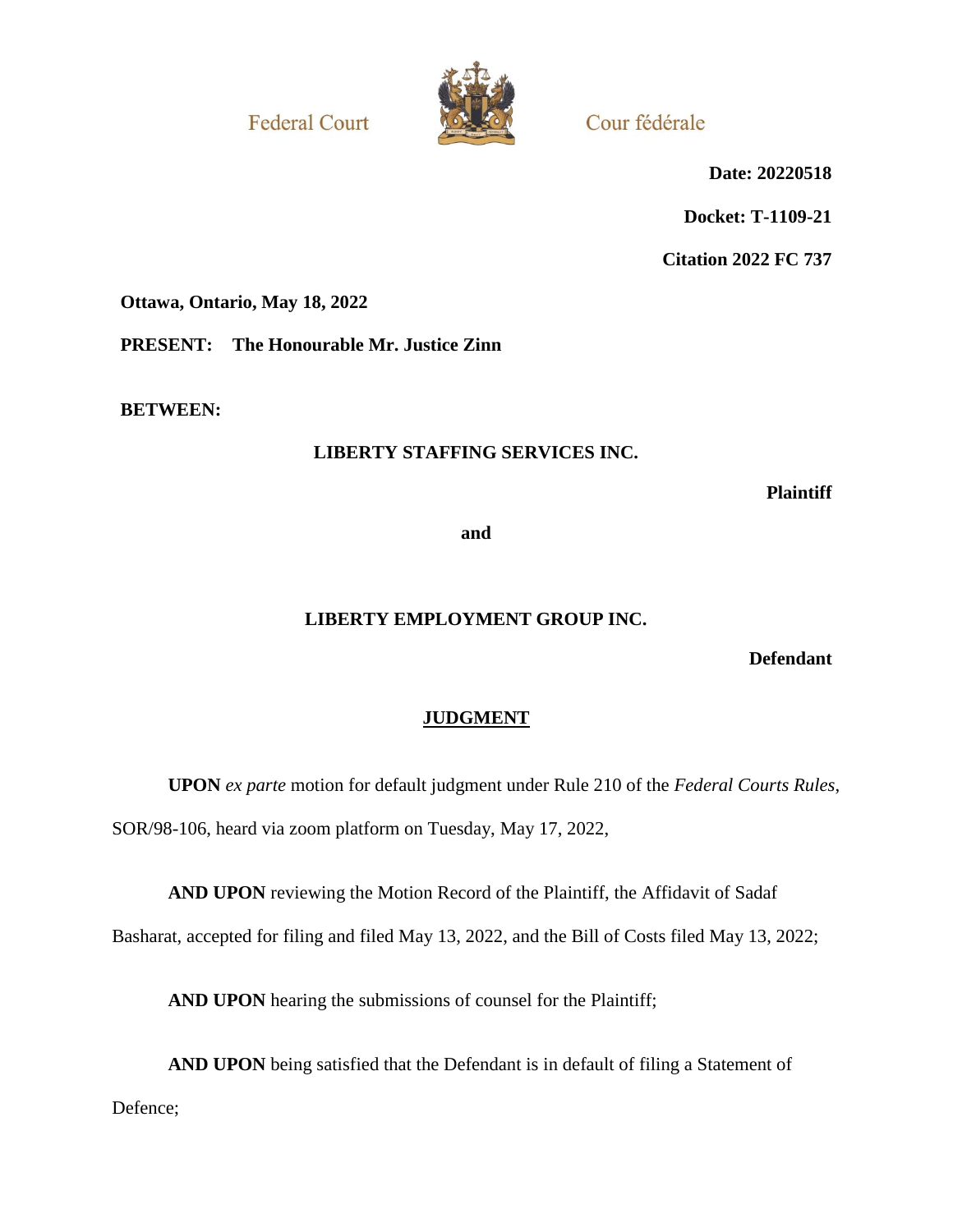**AND UPON** being satisfied that the Plaintiff is the owner of Canadian Trademark Registration No. TMA686184 for the Plaintiff's LIBERTY STAFFING SERVICES & DESIGN logo;

**AND UPON** being satisfied that the Plaintiff commenced using the trademark LIBERTY as early as May 1999, in connection with its personnel, staffing placement, and related services;

**AND UPON** being satisfied that the Defendant uses a trademark that is similar to the Plaintiff's registered trademark on the very same services;

**AND UPON** being satisfied that the Plaintiff has substantial goodwill in its trademarks and that the Defendant has traded on that goodwill;

**AND UPON** being satisfied that this motion ought to be granted, largely in the terms sought;

## **THIS COURT'S JUDGMENT is that:**

- 1. The Court declares that, as among the parties, Canadian Trademark Registration No. TMA686184 for the mark LIBERTY STAFFING SERVICES & DESIGN [the 184 Registration] is valid;
- 2. The Court declares that the Defendant has infringed the Plaintiff's rights in and to the 184 Registration, contrary to section 20 of the *Trademarks Act*, RSC 1985 c T-13 [the Act];
- 3. The Court declares that the Defendant has depreciated the value of the goodwill attaching to the mark of the 184 Registration, contrary to section 22 of the Act;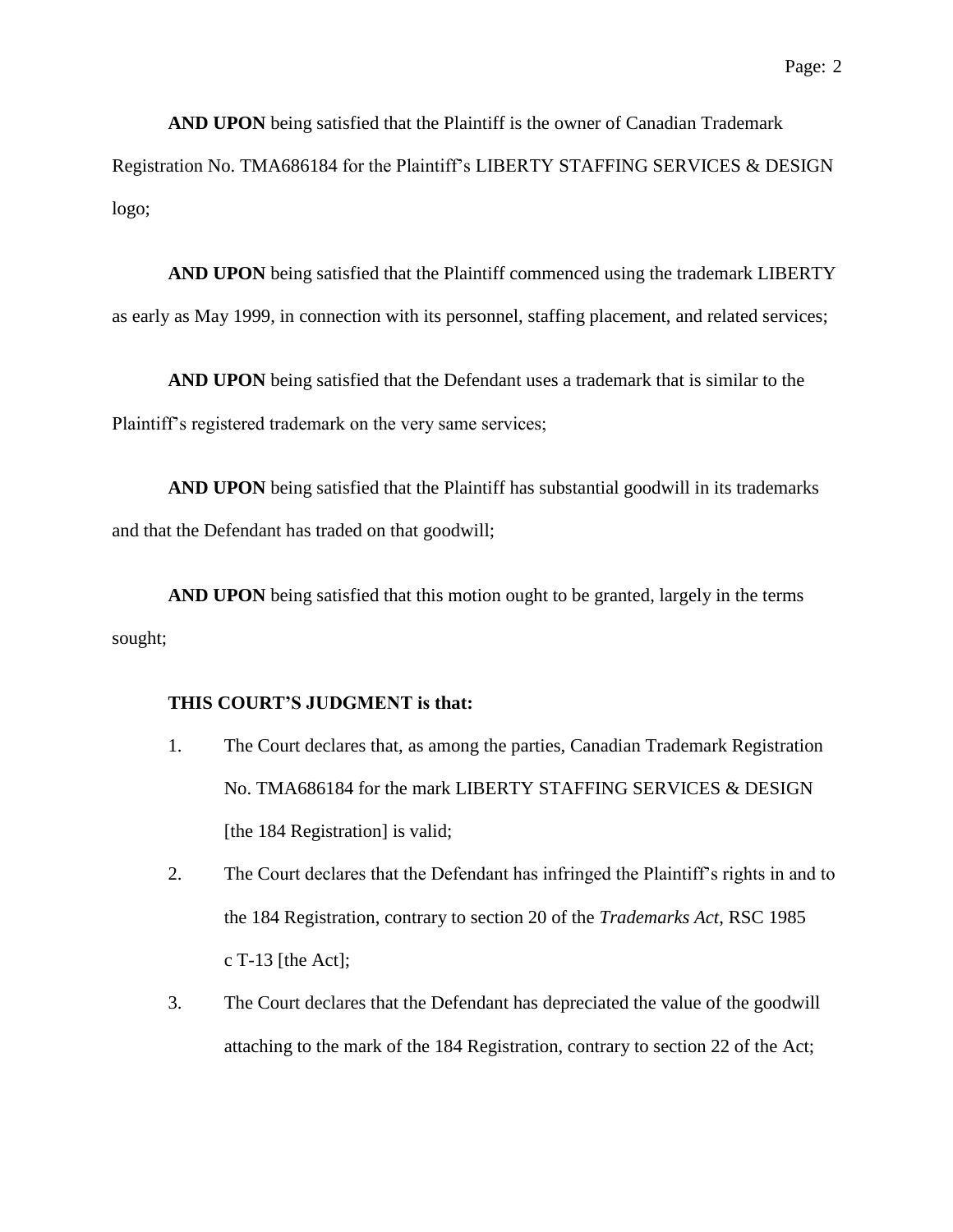- 4. The Court declares that the Defendant has directed public attention to its services and business in such a way as to cause or be likely to cause confusion between the Defendant's services and business and those of the Plaintiff, contrary to section 7(b) of the Act.
- 5. The Court permanently restrains the Defendant, its officers, directors, employees, agents and all those over whom they exercise control from:
	- i. infringing the Plaintiff's rights in and to the 184 Registration;
	- ii. depreciating the value of the goodwill attaching to the mark of the 184 Registration;
	- iii. directing public attention to their services and business in such a manner as to cause confusion between their services and business and those of the Plaintiff;
	- iv. using LIBERTY as a trademark in connection with personnel services;
- 6. The Court orders the Defendant to deliver up to the Plaintiff for destruction all documents, advertising materials, or any other tangible thing within the Defendant's possession, custody, or control the use of which is contrary to any injunction granted herein;
- 7. The Defendant is liable to the Plaintiff for damages, pursuant to section 53.2(1) of the Act, of \$25,000;
- 8. The Defendant shall forthwith pay to the Plaintiff its costs of this proceeding fixed at \$10,000, inclusive of fees, disbursements, and taxes; and